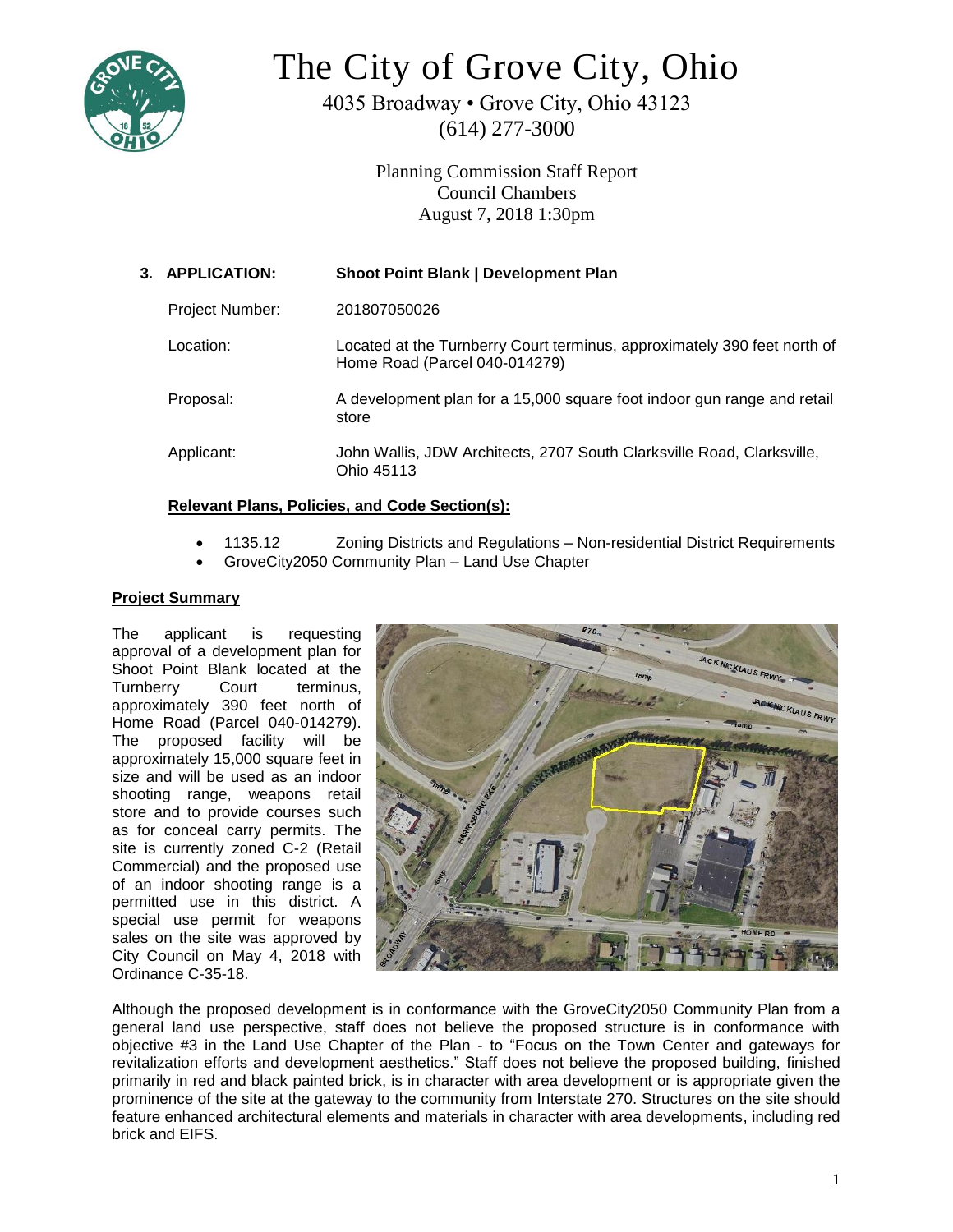#### Site Plan

The 2.1-acre site is proposed to be accessed from a 28-foot curb cut at the terminus of Turnberry Court. Two-way, 25-foot drive aisles are proposed throughout the site to access the building and each of the rows of parking. Plans indicate that all curbing on the site will be 18-inch straight curbing and that all pavement striping and markings will be white.

Sidewalks are proposed around the building, with a six (6) foot sidewalk around the south portion of the building and an eight (8) foot sidewalk proposed along the western/front side. A separate five (5) foot sidewalk is proposed in the Turnberry Court right-of-way along the site's frontage, which will eventually be connected to the existing sidewalk on Home Road once the remaining sites are developed along Turnberry Court.

The building is proposed in the northeastern corner of the site and will be approximately 15,000 square feet in size (130' x 116'). A concrete pad is proposed along the eastern side of the building and will contain four (4) separate air handlers. A dumpster enclosure is proposed in the southeast corner of the site.

Underground stormwater detention is proposed along the eastern portion of the site, to the east of the proposed building and air handlers. An existing 25' drainage easement is also located along the eastern and southern property line, with a portion of the proposed detention area located in the easement. The proposed underground system is permitted in this easement area, which is reserved for stormwater facilities that are at or below grade. Stormwater calculations were not submitted and are needed for review during the Site Improvement Plan phase.



### Landscaping

A landscape plan was provided showing compliance with most of the requirements of the zoning code; however, a few items related to landscaping were not submitted or not addressed and will need to be updated to ensure compliance with Chapter 1136, including describing proper plant sizes around the site.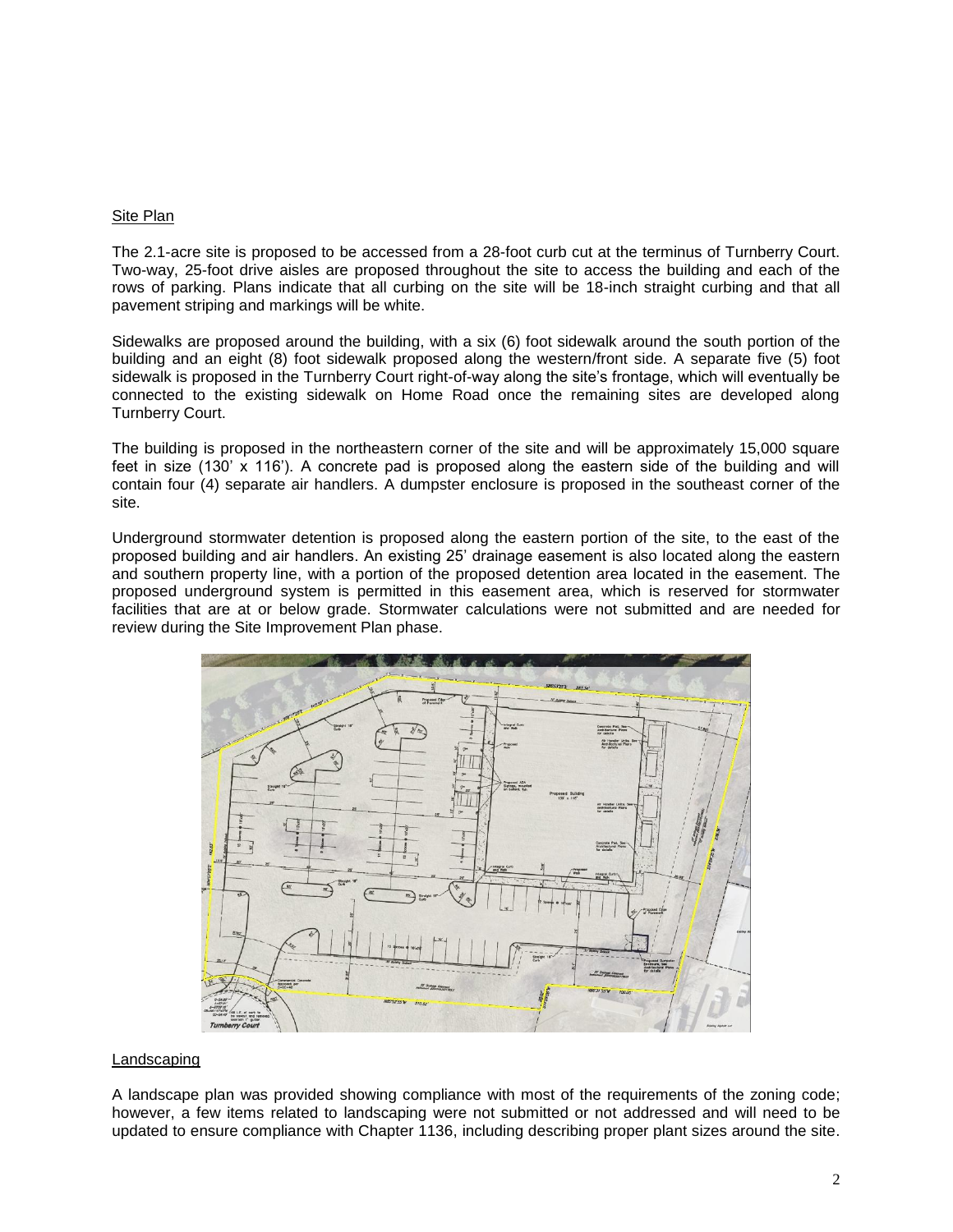All shrubs around the building should be at least 24 inches in height at installation and shrubs around the side and rear property lines should be at least 18 inches in height at the time of planting.

A number of additional trees are also required throughout the site in order to bring the proposed development into compliance with Chapter 1136, including six additional trees around the building's perimeter and one (1) tree at the east end of the southern parking row to meet Code requirements.

A number of plantings are proposed along the site's property line with I-270. These plantings include a hedge row of Hicks Yew and a variety of trees. Sod is also proposed along this property line due to its prominence to I-270.

A number of service structures are proposed on the site including a dumpster enclosure and four (4) air handlers, and both will be landscaped with a continuous row of Emerald Green Arborvitaes.

#### Buildings

The proposed building will be 15,080 square feet in size and will be a maximum of 26 feet in height. The building will be finished primarily in brick masonry utilizing Spec Brik Concrete ("Graphite" or "Chesapeake Blend") around the building's front or Design Block Split Fame CMU ("Light Sierra") that will be painted (in a combination of Sherwin Williams "Jalapeno", "Rock Bottom", and "Favorite Tan") and used around the remainder of the building. Windows are proposed around the building's front (west) elevation and a portion of the south side of the building.

As previously noted, the GroveCity2050 Community Plan highlights the importance of quality development at the city's gateways. Staff is not supportive of the proposed façade, as this site is part of the city's northern gateway from I-270, and the proposed colors are not in character with other area developments which utilize primarily red brick with tan EIFS accent. Staff believes that the façade should utilize materials and color tones more in character with area developments. Other Shoot Point Blank facilities in the Midwest, including buildings in Carmel, Indiana and Mokena, Illinois, utilize consistent brick colors with additional architectural detail. While the applicant has indicated that concrete must be utilized around the building for safety, the building should be finished in masonry more in character with area developments as has been implemented at other Shoot Point Blank facilities in the region.



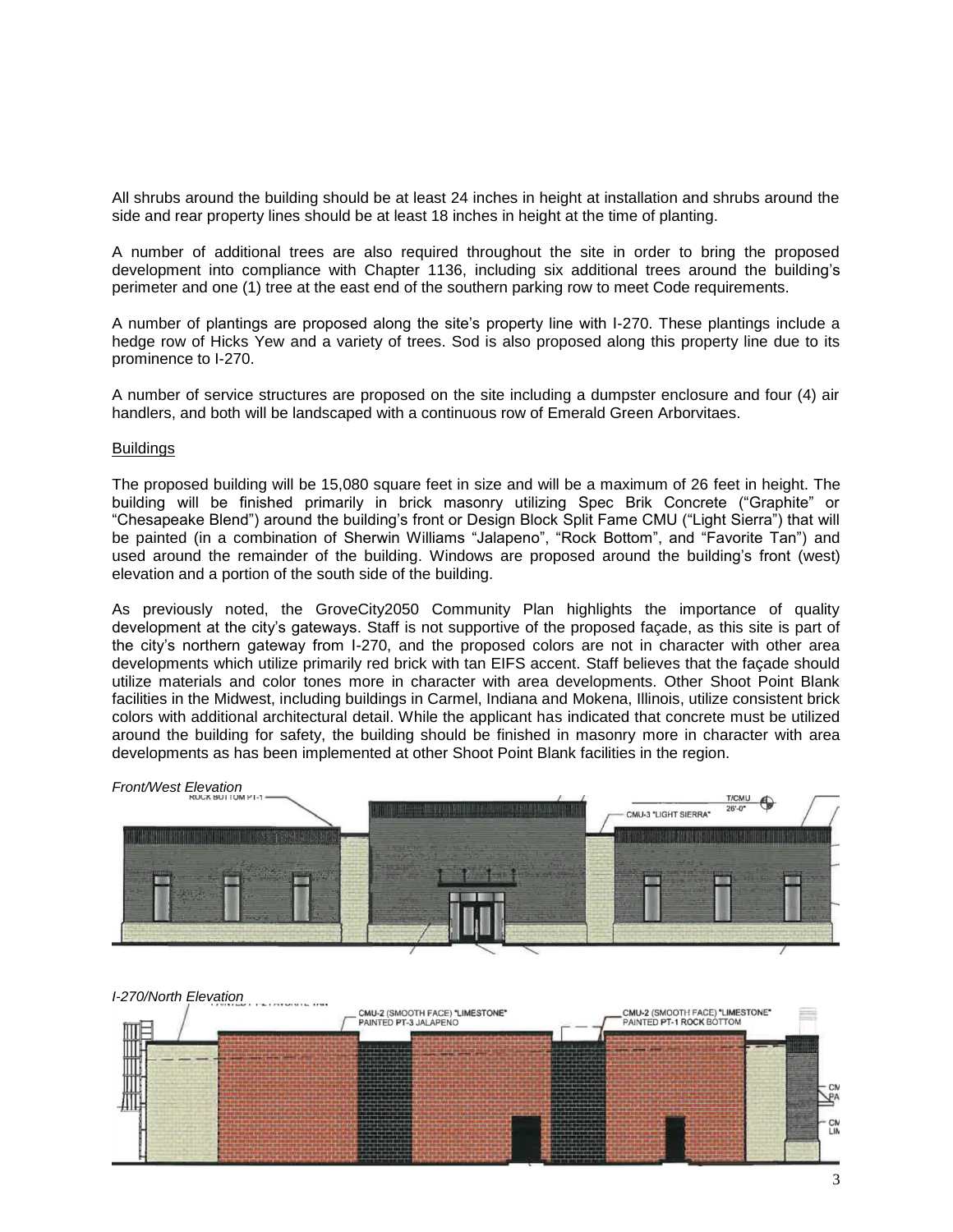*Staff's Recommendation*



A dumpster is proposed on the site, but elevations for the proposed enclosure were not provided. Staff believes that the enclosure should have brick or masonry walls, matching that utilized on the building with stained 100% opaque wood gates.

### Parking

A total of 89 parking spaces are proposed throughout the site, including four (4) ADA parking spaces on the west side of the building. The amount of parking provided meets the required 74 parking spaces based on the square footage of the proposed facility (one space for every 200 square feet of building with a retail use). Each parking space is proposed to be 200 square feet in size (10' by 20'), exceeding the 180 square foot required minimum.

### Lighting

Proposed lighting on the site will meet the 0.5 footcandle minimum required for all pedestrian and vehicular areas. Exterior lighting fixtures will be black, downcast LED fixtures. Staff is not supportive of the proposed fixtures as they do not match those utilized on nearby sites. More decorative fixtures, similar to those utilized at the Turnberry Retail site should be incorporated to provide consistency to area development and character.

### Signage

Although signage is not approved as part of the development plan, preliminary signage information was submitted for review. Signage will be reviewed and approved administratively by the Building Division. Preliminary plans for signage on the site show three (3) wall signs around the building utilizing individual white channel letters, with one (1) sign proposed on the building's north side and the others proposed on the building's front/west side. The size of the wall signs total 207.79 square feet, over the maximum permitted signage amount of 200 square feet.

A monument sign is proposed, however the location for that sign has not yet been determined. The proposed monument sign will be eight (8) feet in height on a masonry brick base. The sign's face will be 50 square feet in size with a white and red background and black, red and white lettering. The monument sign meets the size requirements of Section 1145.16.

### **GroveCity2050 Guiding Principles Analysis**

The City of Grove City adopted the GroveCity2050 Community Plan in January 2018 which contains specific goals, objectives and actions to guide growth in the community. Five (5) guiding principles are identified that articulate Grove City's community values and direct the recommendations in the Plan. Applications submitted to Planning Commission are reviewed based on these 5 Guiding Principles: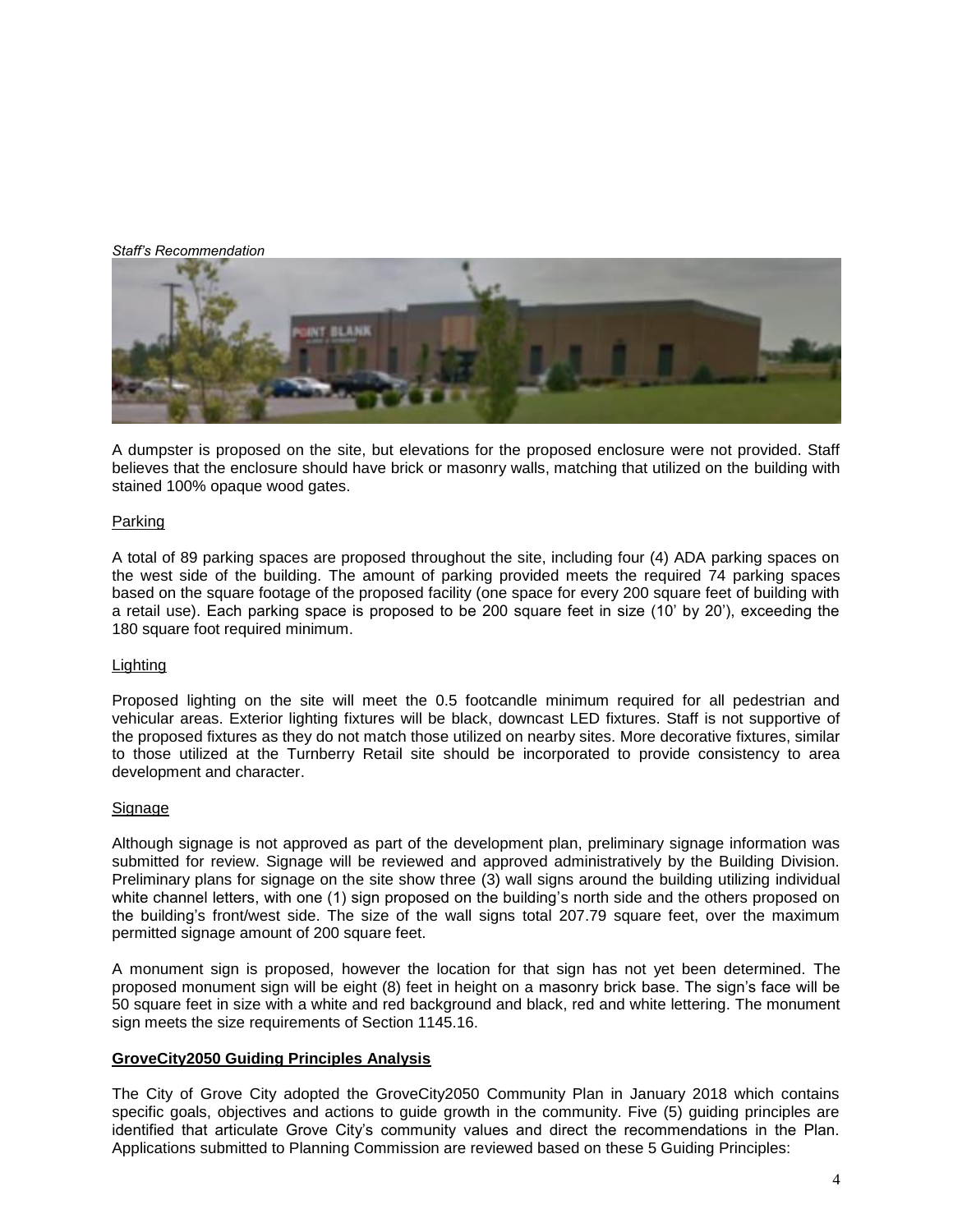### **(1) The City's small town character is preserved while continuing to bring additional employment opportunities, residents and amenities to the community.**

**Finding Can Be Met:** The proposed facility will bring additional employment opportunities as well as retail and instructional amenities within the city's limits; however, staff is not supportive of the building's façade, especially as this site is along the city's northern gateway from I-270 and does not believe that the proposed architecture is consistent with area development or the community's desired character for the area.

#### **(2) Quality design is emphasized for all uses to create an attractive and distinctive public and private realm.**

**Finding Not Met:** The proposed building does not match the character of area developments or that of developments provided as examples by the applicant of similar facilities in other communities. Additional architectural detail should be added to the structure and materials and their colors should be consistent with area development.

### **(3) Places will be connected to improve the function of the street network and create safe opportunities to walk, bike and access public transportation throughout the community.**

**Finding is Met:** No roadways or bike paths are proposed as part of the single-site development; however, the development will provide a five (5) foot sidewalk in the Turnberry Court right-of-way to provide a future connection to the existing sidewalk along Home Road.

### **(4) Future development that will preserve, protect and enhance the City's natural and built character through sustainable practices, prioritizing parks and open space and emphasizing historic preservation.**

**Finding Not Met:** While the proposed development provides proper parking, circulation and other minimum development standards, a number of items including landscaping, site lighting, and building architecture do not meet development expectations for the area in order to preserve and enhance the City's built character.

### **(5) Development provides the City with a net fiscal benefit.**

**Finding is Met:** While retail developments do not typically provide City's with much fiscal benefit, the proposed business will provide additional employment opportunities within the city's limits that utilize a variety of roles and skill sets, including retail, security and instruction staff members.

### **Recommendation**

The Development Department recommends Planning Commission make a recommendation of approval to City Council for the Development Plan with the following stipulations.

- 1. The proposed building shall utilize brick in natural tones similar to other area developments and shall include architectural features at the building's entrance similar to the Carmel, Indiana Shoot Point Blank facility.
- 2. All shrubs planted around the site's side and rear property lines shall be at least 18 inches in height and all shrubs planted around the building's perimeter shall be at least 24 inches in height.
- 3. Six (6) additional trees shall be provided around the building and/or around the site.